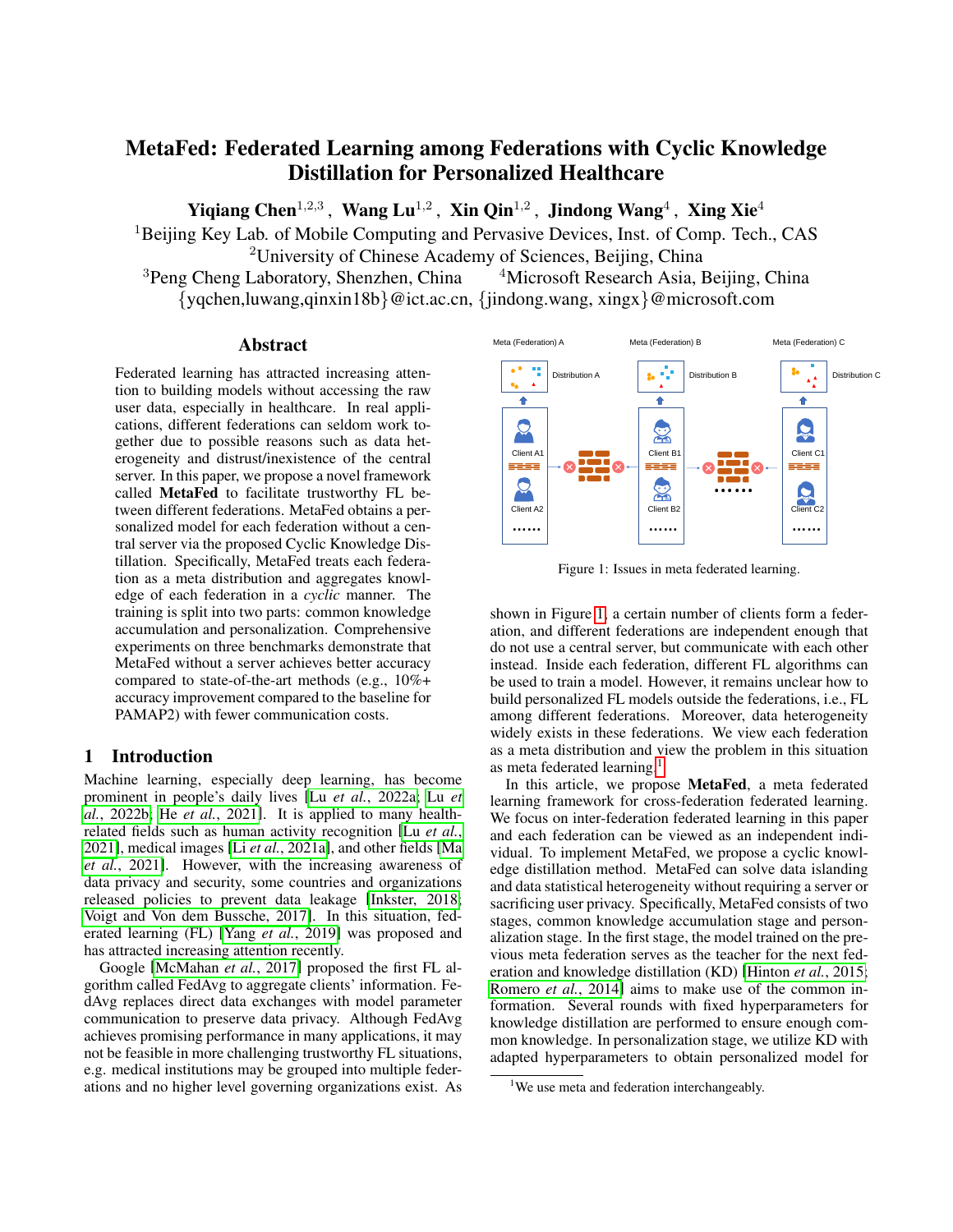each federation. Through knowledge distillation, it can not only acquire common knowledge among federations but also cope with feature shifts and label shifts. Moreover, MetaFed is extensible and can be deployed to many applications. The code for MetaFed is released at [https://github.com/microsoft/](https://github.com/microsoft/PersonalizedFL) [PersonalizedFL.](https://github.com/microsoft/PersonalizedFL)

Our contributions are as follows.

- 1. We propose MetaFed, a novel meta federated learning framework via cyclic knowledge distillation for healthcare, which can accumulate common information from different federations without compromising privacy security, and achieve personalized models for each federation through adapted knowledge distillation.
- 2. Comprehensive experiments on image and time-series datasets illustrate that MetaFed has remarkable performance in each federation without a server compared to state-of-the-art methods. Moreover, MetaFed reduces the number of rounds, thus saving communication costs.
- 3. MetaFed is extensible and can be applied in many healthcare applications, which means it can work well in many circumstances. We can even replace the knowledge distillation with some other incremental learning methods for specific applications.

## 2 Related Work

#### 2.1 Federated Learning

To make full use of data in different separate clients and protect data privacy and security simultaneously, Google [\[2017\]](#page-6-8) first proposed FedAvg to train machine learning models via aggregating distributed mobile phones' data with exchanging model parameters instead of directly exchanging data. FedAvg can work well with data islanding problems in many applications although it is simple. Subsequently, Yang et al. [\[2019\]](#page-7-0) wrote the first survey of FL research.

Federated learning has attracted growing attention in many applications. And the traditional and simple FedAvg cannot satisfy complicated realistic scenes. When meeting data statistical heterogeneity, FedAvg may converge slowly and acquire large amounts of communication cost. Moreover, since only a shared global model is obtained, the model may degrade when predicting in personalized clients. Some work tries to cope with these problems. FedProx [Li *[et al.](#page-6-11)*, [2018\]](#page-6-11) added a proximal term to FedAvg which referred to the global model and allowed slight differences when training local models. Yu et al. [\[2020\]](#page-7-1) combined three traditional adaptation techniques: fine-tuning, multi-task learning, and knowledge distillation into federated models. Most recently, FedBN [Li *et al.*[, 2021b\]](#page-6-12) tried to cope with feature shifts among clients via preserving local batch normalization parameters which can represent data distributions to some extent. Some other work made an effort to utilize personalization federated learning in the healthcare field [\[Chen](#page-6-13) *et al.*, [2020;](#page-6-13) Lu *et al.*[, 2022c\]](#page-6-14). [Chen *et al.*[, 2020\]](#page-6-13) proposed a federated transfer learning framework which needs some sharing data while [Lu *et al.*[, 2022c\]](#page-6-14) proposed FedAP which could achieve remark personalized performance with few rounds via aggregating with clients' similarities. However, these methods need a server and have some limits in communication costs.

In this situation where no server exists, FedAvg even cannot be implemented. Sequential training may be a reasonable solution. [\[Kopparapu and Lin, 2020\]](#page-6-15) proposed FedFMC that dynamically forked devices into updating different global models and merged models in a lifelong way. [\[Zaccone](#page-7-2) *et al.*[, 2022\]](#page-7-2) leveraged the sequential training of subgroups of heterogeneous clients to emulate the centralized paradigm. [Zeng *et al.*[, 2022\]](#page-7-3) assigned clients to homogeneous groups to minimize the overall distribution divergence among groups. These methods still rely heavily on parallel federated learning where sequential training round style with only one round and no closed loop is just an aid.

Some other work, e.g. [Roy *et al.*[, 2019;](#page-6-16) Rieke *et al.*[, 2020;](#page-6-17) Li et al.[, 2021c\]](#page-6-18), communicated in a peer-to-peer environment without a server. BrainTorrent [Roy *et al.*[, 2019\]](#page-6-16) presented a highly dynamic peer-to-peer environment, where all centers directly interacted with each other without depending on a central body. It seemed disorderly and chaotic, and it required lots of communication costs. Nicola Rieke et al. [Rieke *et al.*[, 2020\]](#page-6-17) considered key factors to federated learning while FedH2L [Li *et al.*[, 2021c\]](#page-6-18) utilized mutual distillation to exchange posteriors on a shared seed set between participants in a decentralized manner. However, these methods often require large communication costs, and few are designed for personalization federation federated learning. No work pays attention to proposing a new paradigm for personalized federated learning among federations without a server.

## 2.2 Knowledge Distillation

Knowledge distillation has been a well-known technique to transfer knowledge since birth [Hinton *et al.*[, 2015\]](#page-6-9). In the original version, the knowledge was transferred by mimicking the outputs of the teacher model on the same data. Later, besides imitating outputs, some work demonstrated that feature imitation could also guide the student model training [\[Romero](#page-6-10) *et al.*, 2014]. Nowadays, as a common technique, knowledge distillation is also applied to federated learning [\[Usmanova](#page-6-19) *et al.*, 2021; [Afonin and Karimireddy, 2021\]](#page-6-20). Though mimicking the global model and the local previous model, different implementations can be flexibly applied to different situations.

## 3 Method

#### 3.1 Problem Formulation

In a personalized federated learning among federations setting, N different federations, denoted as  $\{F_1, F_2, \cdots, F_N\}$ , have data, denoted as  $\{\mathcal{D}_1, \mathcal{D}_2, \cdots, \mathcal{D}_N\}$  with different distributions, which means  $P(\mathcal{D}_i) \neq P(\mathcal{D}_j)$ . For simplicity, we only study the case where the input and output spaces are the same, i.e.  $\mathcal{X}_i = \mathcal{X}_j, \mathcal{Y}_i = \mathcal{Y}_j, \forall i \neq j$ . Each dataset,  $\mathcal{D}_i = \{(\mathbf{x}_{i,j}, y_{i,j})\}_{j=1}^{n_i}$ , consists of three parts, a train dataset  $\mathcal{D}_i^{train} = \{(\mathbf{x}_{i,j}^{train}, y_{i,j}^{train})\}_{j=1}^{n_i^{train}}$ , a validation dataset  $\mathcal{D}_i^{valid} = \{(\mathbf{x}_{i,j}^{valid}, y_{i,j}^{valid})\}_{j=1}^{n_i^{valid}}$  and a test dataset  $\mathcal{D}_i^{test} = \{(\mathbf{x}_{i,j}^{test}, y_{i,j}^{test})\}_{j=1}^{n_i^{test}}$ . We have  $n_i = n_i^{train} +$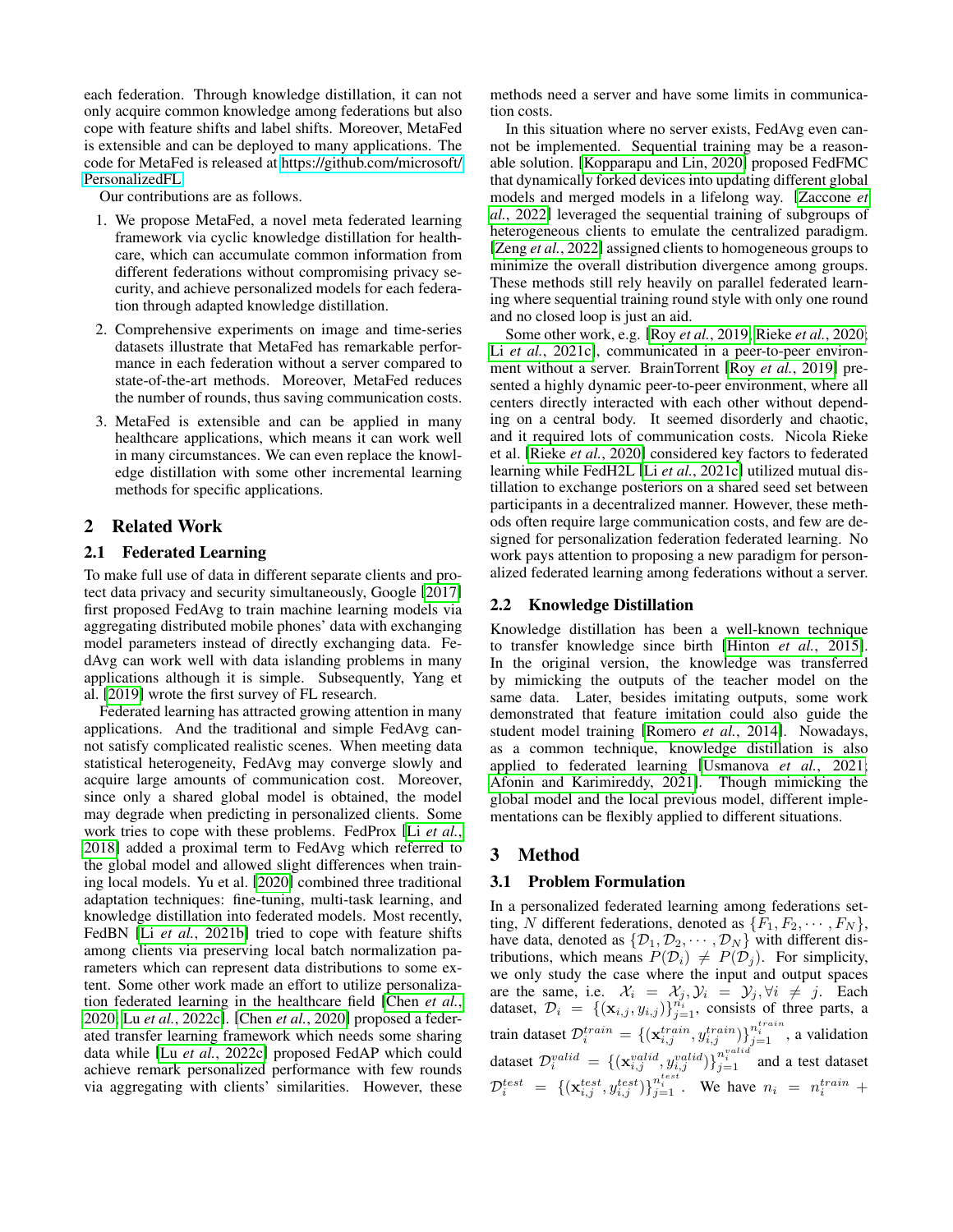<span id="page-2-0"></span>

Figure 2: The structure of MetaFed for federated learning among federations. Stage I is the common knowledge accumulation stage where the model is sent after local training. Stage II is the personalization stage where the common knowledge model is sent before local training.

 $n_i^{valid} + n_i^{test}$  and  $\mathcal{D}_i = \mathcal{D}_i^{train} \cup \mathcal{D}_i^{valid} \cup \mathcal{D}_i^{test}$ . We aim to combine information of all federations without data exchange to learn a good model  $f_i$  for each federation on its local dataset  $\mathcal{D}_i$ :

$$
\min_{\{f_k\}_{k=1}^N} \frac{1}{N} \sum_{i=1}^N \frac{1}{n_i^{test}} \sum_{j=1}^{n_i^{test}} \ell(f_i(\mathbf{x}_{i,j}^{test}), y_{i,j}^{test}), \quad (1)
$$

where  $\ell$  is a loss function.

## 3.2 Overview of MetaFed

Consider the union of different federations where there is no server among them and distribution shifts exist. How to make them communicate equally without any other governors and share common knowledge without direct data exchange is the key. MetaFed aims to accumulate common knowledge and preserve personalized information without compromising data privacy and security via knowledge distillation in a cyclic way. Figure [2](#page-2-0) gives an overview.

Without loss of generality, we assume there are four federations, and it can be extended to the more general case easily. As shown in Figure [2,](#page-2-0) the whole training process is split into two stages, common knowledge accumulation stage (blue arrows) and personalization stage (green arrows). In common knowledge accumulation stage, the federations are trained in order and the previous trained one serves as the teacher for the next one. The common knowledge accumulation stage lasts for several rounds to ensure each federation's common knowledge are extracted completely. Personalization stage is also trained in the same style but the model is sent to the next federation without local training for losing no common knowledge. From Figure [2,](#page-2-0) we can see no server participates in the training process. The two stages are both based on feature knowledge distillation (as shown in Figure [3\)](#page-2-1),

$$
\ell_{dist}(g_{tea}, g_{stu}; \mathbf{x}) = ||g_{tea}(\mathbf{x}) - g_{stu}(\mathbf{x})||_2^2, \qquad (2)
$$

where  $g_{tea}$  is the feature extractor of the previous federation while  $g_{stu}$  is for the current training federation, and x is a sample of data from the current federation. Through knowledge distillation, we can make good use of knowledge, viewed as common knowledge, from the previous federation. Therefore, the total loss to train the local model,  $f_i$ , is,

<span id="page-2-2"></span>
$$
\ell_{total}^{i} = \frac{1}{n_i^{train}} \sum_{(\mathbf{x}, y) \in \mathcal{D}_i^{train}} \ell_{cls}(f_i; \mathbf{x}, y) + \lambda \ell_{dist}(g_{tea}, g_i; \mathbf{x}),
$$
\n(3)

where  $\lambda$  is a trade-off of knowledge transfer and focusing the current data while  $\ell_{cls}$  is the cross-entropy loss.  $f_i = c_i \circ$  $g_i$  where  $c_i$  is the classification layer and  $g_i$  is the feature extractor. In the following, we will specify the two stages respectively and illustrate how to design  $\lambda$  in detail.

<span id="page-2-1"></span>

Figure 3: The knowledge transfer between two federations.

## 3.3 Common Knowledge Accumulation Stage

This stage happens in the first part of the whole training process. In this stage, federations are trained sequentially in a cyclic way and the previous meta knowledge is transferred to the next one via knowledge distillation. The knowledge which is useful for the current federation will be preserved via knowledge distillation while the others that are useless will be discarded. With several rounds of cyclic training, the knowledge that is useful for all federations will be preserved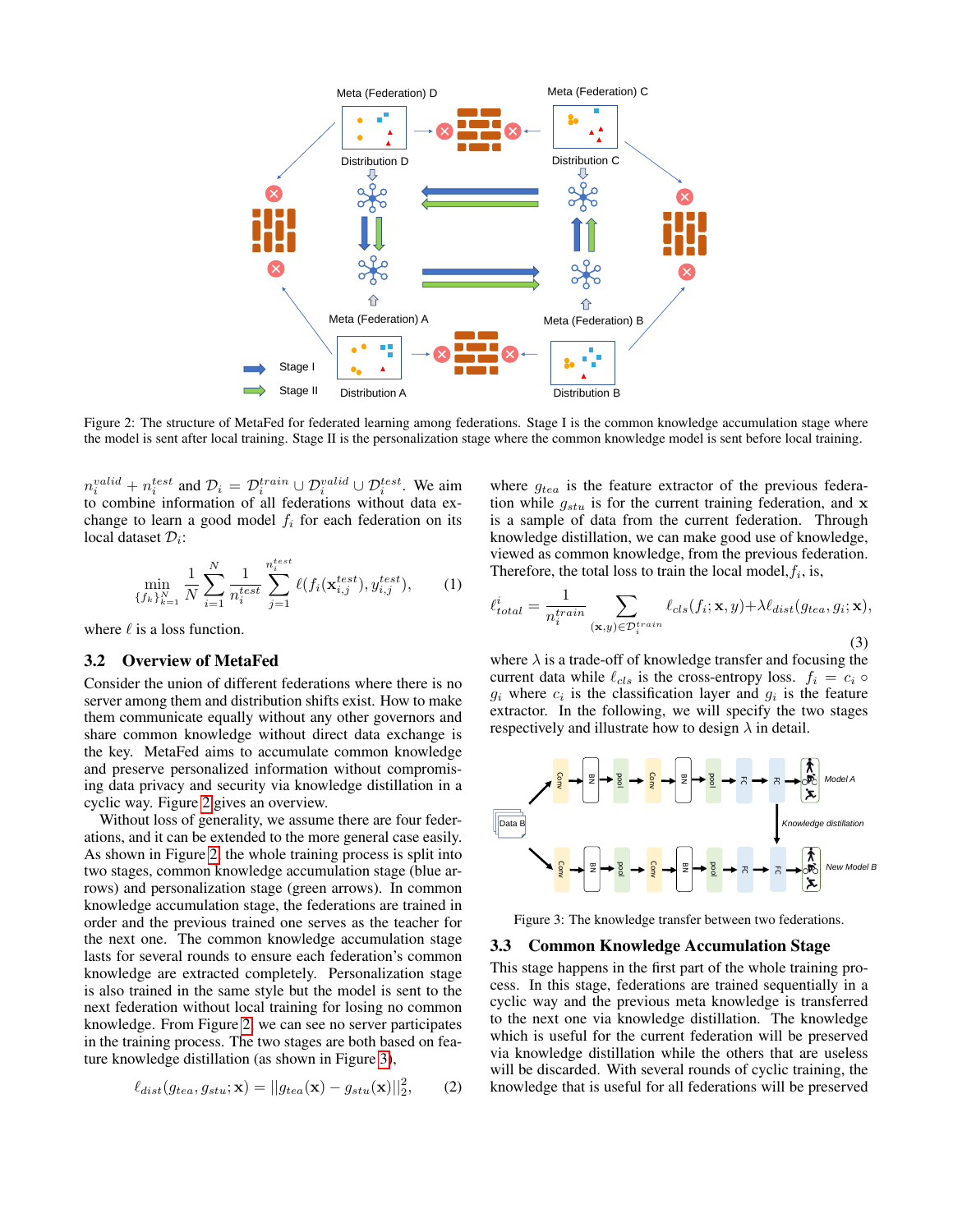and we denote this type of knowledge as common knowledge. Our first stage is just to accumulate common knowledge and the specific detail can be found in Algorithm [1.](#page-3-0)

<span id="page-3-0"></span>Algorithm 1 Common knowledge accumulation stage

**Input**: N federations' datasets  $\{\mathcal{D}_i\}_{i=1}^N$ ,  $\lambda_0$ ,  $l_{t1}$ 

**Output:** A common model  $f$ 

- 1: Initial  $\lambda = \lambda_0$
- 2: Train local models,  $f_i$  using  $\ell_{cls}$  with  $\mathcal{D}_i^{train}$  in each federation
- 3: Send the current model  $f_i$  to the next federation  $i+1$
- 4: Evaluate  $f_{i+1}$  on  $\mathcal{D}_{i+1}^{valid}$  and obtain  $acc_{i+1}^{valid}$
- 5: if  $acc_{i+1}^{valid} > l_{t1}$  then
- 6: Train  $f_{i+1}$  with Eq. [\(3\)](#page-2-2)
- 7: else
- 8: Use  $f_i$  to initial  $f_{i+1}$
- 9: Train  $f_{i+1}$  using  $\ell_{cls}$  with  $\mathcal{D}_{i+1}$
- 10: end if

11: Repeat steps  $3 \sim 10$  until convergence

12: The last model  $f_N$  serve as the final common model,  $f$ 

As shown in Algorithm [1,](#page-3-0) the valid accuracy on the current federation's valid data is used to determine whether to complete preserve the previous federation's knowledge. When  $acc_{i+1}^{valid} > l_{t1}$ , we think the training data on the current federation have enough knowledge to train a model, which means we can discard some unless knowledge via knowledge distillation. When  $acc_{i+1}^{valid} < l_{t1}$ , the training data on the current federation has too little information. We need to make full use of the previous knowledge and thereby we directly initial the current model with the previous one. To preserve the personalization, we may preserve the local BN following FedBN [\[Li](#page-6-12) *et al.*[, 2021b\]](#page-6-12). Since we want to accumulate common knowledge in this stage, we fix  $\lambda = \lambda_0$  to ensure enough common knowledge preserved.

## 3.4 Personalization Stage

This stage happens in the second part of the whole training process. In the above stage, we obtain the common model f which contains enough common knowledge. Since no server exists, we have to obtain the personalization models in the same style (sequential) as the first stage. To prevent common knowledge loss, we transmit the common  $f$  to the next federation before local training. The specific detail of the second stage can be found in Algorithm [2.](#page-3-1)

When the common model performs seriously terribly on the validation data of the current federation, we want to refer little on it and thereby set  $\lambda = 0$ . In the first stage, the current  $f_i$  has contained other federations' knowledge. When the common model's performance is acceptable on the current validation data, we adapt  $\lambda$  for personalization:

$$
\lambda = \lambda_0 \times 10^{\min(1,(acc_{i,i+1}^{valid} - acc_{i+1,i+1}^{valid})*5) - 1}.
$$
 (4)

Compared to the local model's performance, the better the common model's performance is, the larger  $\lambda$  will be.

<span id="page-3-1"></span>Algorithm 2 Personalization stage

**Input**: N federations' datasets  $\{\mathcal{D}_i\}_{i=1}^N$ ,  $\lambda_0$ ,  $l_{t2}$ ,  $f$ **Output**: Meta models  $\{f_i\}_{i=1}^N$ 

- 1: Send the common model  $f$  to the next federation  $i + 1$
- 2: Evaluate  $f_i$  on  $\mathcal{D}_{i+1}^{valid}$  and obtain  $acc_{i,i+1}^{valid}$
- 3: Evaluate  $f_{i+1}$  on  $\mathcal{D}_{i+1}^{valid}$  and obtain  $acc_{i+1,i+1}^{valid}$

4: if 
$$
acc_{i,i+1}^{valid} \leq acc_{i+1,i+1}^{valid}
$$
 and  $acc_{i,i+1} < l_{t2}$  then

- 5: Set  $\lambda = 0$
- 6: else
- 7: Set  $\lambda$  via Eq. [\(4\)](#page-3-2)
- 8: end if
- 9: Train  $f_{i+1}$  with Eq. [\(3\)](#page-2-2)
- 10: Repeat steps  $1 \sim 9$  until all  $f_i$  are trained

# 4 Experiments

We evaluate the performance of MetaFed on three benchmarks, including time series and image modalities. One is a famous benchmark (VLCS) about feature shifts while the others are both healthcare related.

We compare our method with three state-of-the-art methods including common federated learning methods and some federated learning methods designed for non-iid data,

- FedAvg [\[McMahan](#page-6-8) *et al.*, 2017]. Directly aggregate models' parameters without personalization.
- FedProx [Li *et al.*[, 2018\]](#page-6-11). Allow slight differences between the local model and the global model via a proximal term added to FedAvg.
- FedBN [Li *et al.*[, 2021b\]](#page-6-12). Preserve the local batch normalization not affected by the other clients.

Since these methods all need a server, we ease this restriction for them. Adapting these methods without a server will increase communication costs with no performance improvement. All methods use the same model for fairness.

#### 4.1 Image Classification on Feature Shifts

VLCS. First, we adopt a public image classification dataset called VLCS [Fang *et al.*[, 2013\]](#page-6-21) due to few famous feature shift datasets in the healthcare field. VLCS comprises four photographic sub-datasets (Caltech101, LabelMe, SUN09, VOC2007) with 10,729 instances of 5 classes. Each subdataset serves as one federation and there are 4 federations in total. Since each dataset contains too many images, we choose 10% for training, 10% for validation, and 20% for testing. The validation parts are utilized to guide training and select the best model for each federation.

<span id="page-3-2"></span>Implementation Details. For VLCS, we adopt Alexnet [\[Krizhevsky](#page-6-22) *et al.*, 2012] as the feature extractor and a three-layer fully connected neural network as the classifier. For model training, we use SGD optimizer with a learning rate of  $10^{-2}$ . All methods are implemented in the same environment for fairness and we run three trials to record the average accuracy.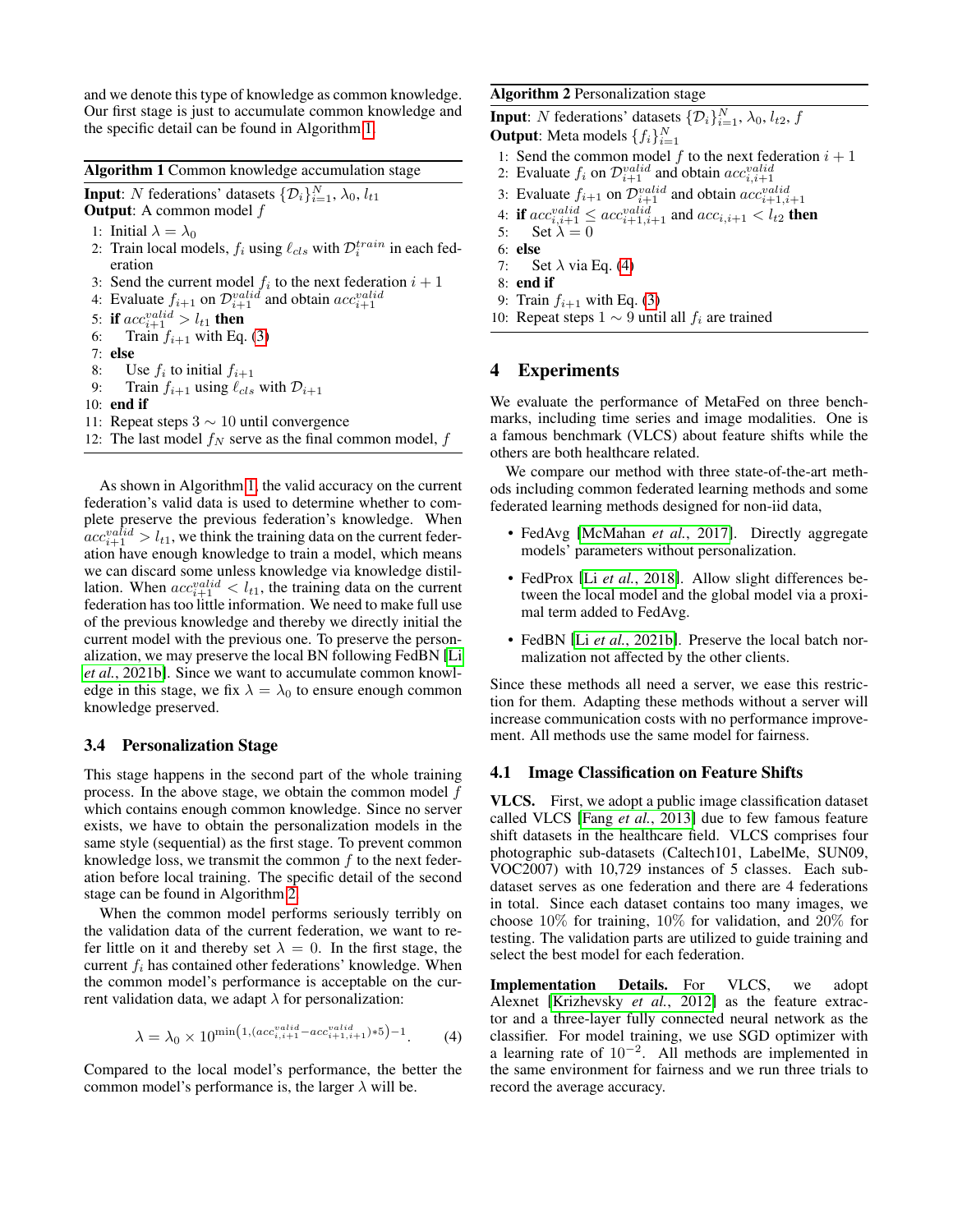<span id="page-4-0"></span>

| method  | Caltech101 | LabelMe | SUN <sub>09</sub> | VOC2007 | AVG   |
|---------|------------|---------|-------------------|---------|-------|
| FedAvg  | 82.69      | 54.43   | 51.52             | 44.89   | 58.38 |
| FedProx | 83.04      | 55.74   | 51.98             | 47.70   | 59.62 |
| FedBN   | 90.81      | 54.80   | 50.15             | 44.30   | 60.02 |
| MetaFed | 93.64      | 57.44   | 56.40             | 48.15   | 63.91 |

Table 1: Average accuracy on VLCS. Bold means the best result while underline means the second-best result.

Results. The classification results for each federation on VLCS are shown in Table [1.](#page-4-0) We have the following observations from these results. 1) Our method achieves the best effects on average with a remarkable improvement (over 3.89% compared to FedBN). We even achieve the best performance on each federation which demonstrates the superiority and the capability of personalization of our method. 2) Since it is a feature shift situation, FedBN has a better performance compared to FedAvg. FedProx has an acceptable performance.

## 4.2 Human Activity Recognition

PAMAP. For the healthcare-related benchmark, we first adopt a public time-series benchmark called PAMAP [\[Reiss](#page-6-23) [and Stricker, 2012\]](#page-6-23). PAMAP contains data of 18 human activities performed by 9 subjects. We use 3 inertial measurement units' data with 27 channels and utilize the sliding window technique to preprocess data. 10 classes with 17639 instances are selected. To simulate labels shift, we follow [\[Yurochkin](#page-7-4) *et al.*[, 2019\]](#page-7-4) and use Dirichlet distributions to create disjoint non-iid. training data. Figure [4\(a\)](#page-4-1) visualized how samples are distributed. For each federation, 40%, 30%, and 30% of data are used for training, validation, and testing respectively.

Implementation Details. For PAMAP, we utilize a CNN composed of two convolutional layers, two pooling layers, two batch normalization layers, and two fully connected layers [Wang *et al.*[, 2019\]](#page-7-5). Other settings are similar to VLCS.

<span id="page-4-2"></span><span id="page-4-1"></span>

<span id="page-4-4"></span><span id="page-4-3"></span>Figure 4: The number of samples per class allocated to each federation (indicated by dot size).

Results. The classification results for each federation on PAMAP are shown in Table [2.](#page-5-0) We have the following observations from these results. 1) Our method also achieves the best effects on average with a remarkable improvement (over 3.09% compared to FedBN) in this situation where label shifts exist. 2) In this situation, 20 federations in total make the problem more complicated. Although our method does not achieve the best performance on each federation, it still achieves acceptable results on almost every federation. 3) Compared to FedAvg and FedProx, FedBN and our method achieve remarkable improvement, which may illustrate that FedBN can also cope with label shifts sometimes.

#### 4.3 Real Medical Image Classification

MedMnist. To further validate our method, we evaluate our method on three public medical image classification benchmarks. We choose 3 datasets, OrganAMNIST, OrganCM-NIST, and OrganSMNIST [Bilic *et al.*[, 2019;](#page-6-24) Xu *[et al.](#page-7-6)*, [2019\]](#page-7-6), from a larger-scale MNIST-like collection of standardized biomedical images, MedMNIST [Yang *et al.*[, 2021a;](#page-7-7) Yang *et al.*[, 2021b\]](#page-7-8). These three datasets are all about Abdominal CT images with 11 classes and they have 58,850, 23,660, and 25,221 samples respectively. Similar to PAMAP, we utilize Dirichlet distribution to split data and Figure [4\(b\)-](#page-4-2) Figure [4\(d\)](#page-4-3) visualize how samples are distributed. In each federation, 40%, 30%, and 30% data are used for training, validation and testing respectively.

Implementation Details. For these three datasets, we utilize adapted LeNet5 [\[LeCun](#page-6-25) *et al.*, 1998] due to the image size with  $28 \times 28$ . Other settings are similar to VLCS.

Results. The classification results for each federation on OrganAMNIST, OrganCMNIST, and OrganSMNIST, are shown in Table [3.](#page-5-1) We have the following observations from these results. 1) Our method also achieves the best effects on average with a remarkable improvement (over  $3.07\%, 3.08\%, 12.44\%$  respectively) in this situation where label shifts exist. 2) When federation distributions have small differences (Figure [4\(b\)](#page-4-2) and Figure [4\(c\)\)](#page-4-4), three state-of-theart methods have similar performance and ours achieves remarkable improvements. When federations have huge differences from each other (Figure [4\(d\)\)](#page-4-3), FedBN can achieve a remarkable improvement compared to FedAvg and Fed-Prox while ours shows another crazy improvement compared to FedBN 3) The above experiments demonstrate that our method can achieve the best performance in both two settings.

## 4.4 Analysis

<span id="page-4-5"></span>

<span id="page-4-6"></span>Figure 5: Ablation study on PAMAP.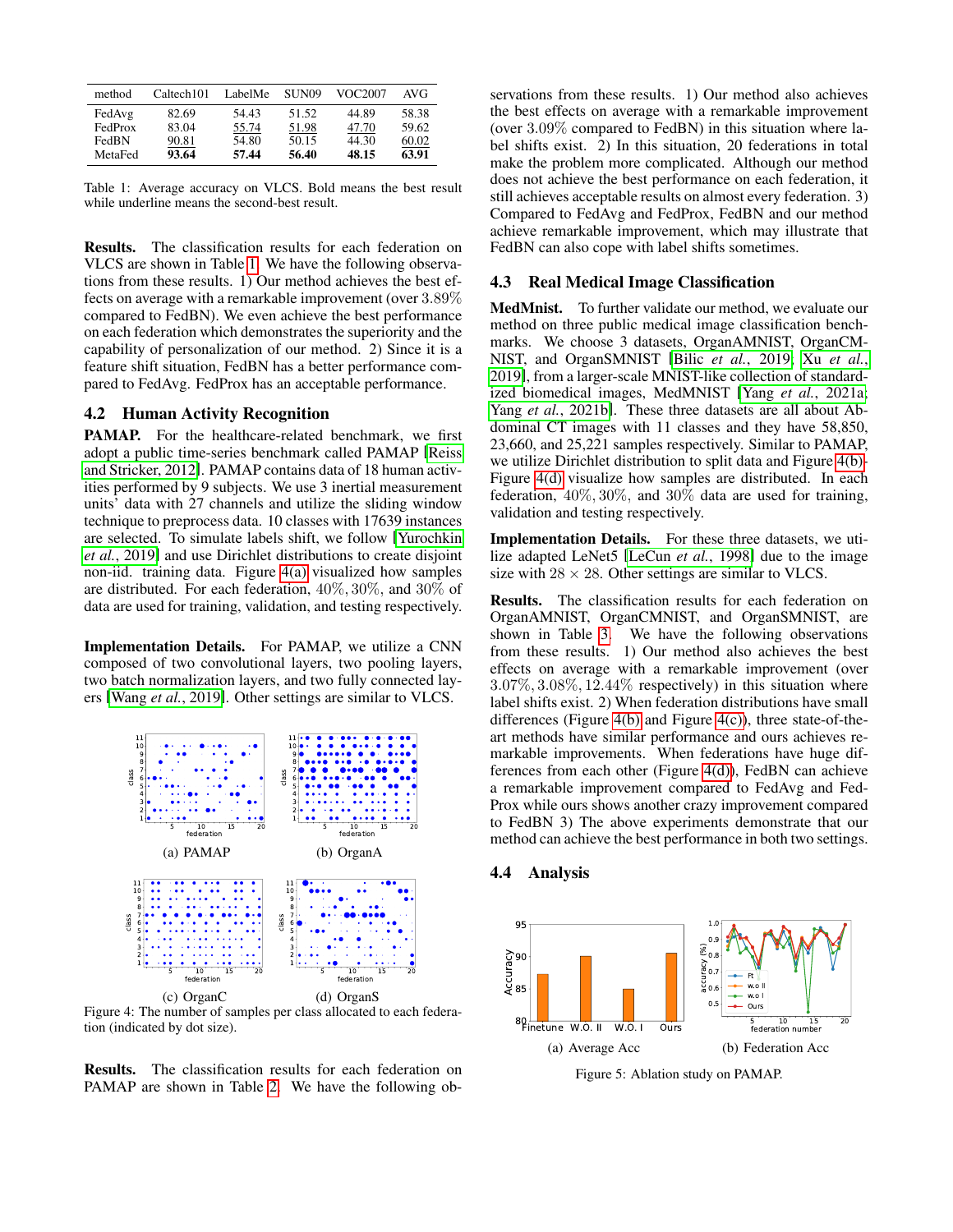<span id="page-5-0"></span>

| method                                                                                                                                |  | 2 3 | 4 5 | 6 7 8 9 |  | $10 \t 11$ | 12 | 13 14 | - 15 | 16 |  | 19 | AVG |
|---------------------------------------------------------------------------------------------------------------------------------------|--|-----|-----|---------|--|------------|----|-------|------|----|--|----|-----|
| FedAvg 82.44 80.99 50.19 91.25 81.99 68.97 76.63 90.08 74.71 90.46 68.20 67.82 92.02 79.62 58.17 92.78 79.09 71.65 87.79 97.70 79.13  |  |     |     |         |  |            |    |       |      |    |  |    |     |
| FedProx 82.44 81.37 52.49 92.02 82.38 70.50 77.78 90.84 78.16 89.31 69.35 70.88 90.87 79.62 63.88 93.92 77.95 71.26 85.88 96.93 79.89 |  |     |     |         |  |            |    |       |      |    |  |    |     |
| FedBN 84.73 84.79 81.61 93.54 81.23 80.08 89.27 94.66 80.08 95.80 87.36 78.16 86.69 88.08 86.31 96.58 93.54 80.08 87.02 99.23 87.44   |  |     |     |         |  |            |    |       |      |    |  |    |     |
| MetaFed 91.60 98.48 90.80 91.25 85.06 74.71 92.34 95.42 87.36 98.09 95.02 79.69 90.49 84.62 90.87 95.44 92.40 86.97 90.84 99.23 90.53 |  |     |     |         |  |            |    |       |      |    |  |    |     |

Table 2: Average accuracy on PAMAP. Bold means the best result while underline means the second-best result.

<span id="page-5-1"></span>

| Bechmark | Method                                | 0                                |                                  |                                  |                                  |                                  |                                  | 6                                |                                  | 8                                | 9                                | 10                               |                                  |                                  |                                  | 14                               | 15                               | 16                               |                                  | 18                               | 19                               | AVG                              |
|----------|---------------------------------------|----------------------------------|----------------------------------|----------------------------------|----------------------------------|----------------------------------|----------------------------------|----------------------------------|----------------------------------|----------------------------------|----------------------------------|----------------------------------|----------------------------------|----------------------------------|----------------------------------|----------------------------------|----------------------------------|----------------------------------|----------------------------------|----------------------------------|----------------------------------|----------------------------------|
| Ō        | fedavg<br>fedprox<br>fedbn<br>MetaFed | 94.20<br>93.75<br>94.09<br>96.59 | 91.23<br>91.34<br>92.03<br>93.39 | 92.61<br>92.95<br>93.40<br>97.27 | 89.85<br>90.76<br>90.31<br>94.30 | 96.25<br>96.4<br>97.27<br>97.84  | 88.62<br>89.65<br>88.96<br>90.79 | 90.44<br>90.79<br>92.49<br>94.31 | 94.65<br>94.65<br>95.90<br>96.47 | 92.84<br>93.30<br>94.89<br>97.16 | 89.29<br>89.29<br>89.18<br>94.42 | 91.81<br>91.81<br>92.15<br>96.47 | 92.94<br>91.69<br>91.69<br>94.87 | 89.62<br>90.99<br>91.11<br>93.84 | 93.84<br>93.50<br>92.25<br>96.47 | 93.86<br>92.83<br>92.72<br>97.16 | 89.65<br>89.65<br>90.33<br>94.20 | 93.52<br>92.83<br>93.52<br>96.47 | 90.43<br>90.43<br>91.00<br>94.65 | 92.26<br>92.04<br>92.04<br>95.79 | 92.38<br>91.92<br>91.13<br>95.34 | 92.01<br>92.03<br>92.32<br>95.39 |
| Ö        | fedavg<br>fedprox<br>fedbn<br>MetaFed | 86.40<br>87.25<br>82.44<br>88.95 | 90.00<br>90.29<br>94.86<br>95.43 | 88.03<br>85.76<br>92.02<br>92.02 | 88.39<br>87.82<br>91.50<br>92.92 | 84.05<br>85.47<br>86.32<br>89.17 | 90.31<br>89.74<br>92.88<br>90.60 | 78.35<br>79.20<br>78.92<br>82.91 | 95.16<br>96.58<br>97.44<br>98.29 | 83.52<br>84.09<br>86.36<br>89.20 | 91.45<br>90.88<br>90.03<br>93.16 | 85.76<br>86.89<br>85.19<br>90.60 | 90.03<br>91.74<br>90.60<br>94.59 | 86.04<br>87.18<br>83.76<br>89.46 | 90.63<br>91.76<br>92.90<br>95.17 | 86.36<br>87.50<br>85.80<br>94.60 | 91.43<br>92.29<br>94.29<br>94.29 | 86.89<br>87.75<br>88.03<br>92.88 | 92.33<br>90.91<br>92.90<br>94.89 | 86.04<br>82.34<br>89.74          | 91.76<br>92.33<br>92.90<br>94.03 | 88.13<br>88.57<br>89.07<br>92.15 |
| s<br>Ö   | fedavg<br>fedprox<br>fedbn<br>MetaFed | 52.39<br>52.13<br>75.00          | 50.26<br>51.59<br>76.98<br>97.62 | 67.4<br>69.07<br>75.20           | 67.82<br>67.82<br>79.79<br>85.37 | 75.67<br>7.0<br>79.95<br>86.36   | 53.33<br>53.33<br>54.13<br>89.87 | 82.98<br>8138<br>86.9<br>97.34   | 61.97<br>59.84<br>67.29<br>98.14 | 82.35<br>82.89<br>92.51<br>95.19 | 90.7<br>90.19<br>99.20<br>99.73  | 65.78<br>59.36<br>75.67<br>85.83 | 83.42<br>86.10<br>86.90<br>88.24 | 73.53<br>76.4<br>83.96           | 90.1<br>89.33<br>90.93<br>97.07  | 83.1<br>83.65<br>89.28<br>90.08  | 46.42<br>45.89<br>81.96          | 44.80<br>43.20<br>57.87<br>86.13 | 61 1<br>62.7<br>69.95<br>85.37   | 56.38<br>58.78<br>73.61<br>96.28 | 79.4<br>79.68<br>87.43<br>93.58  | 68.46<br>68.26<br>78.37<br>90.81 |

Table 3: Average accuracy on three benchmarks of MedMnist. Bold means the best result while underline means the second-best result.

Ablation Study. We also perform ablation study to illustrate the effects of each part of our methods. As shown in Figure [5\(a\)](#page-4-5) and Figure [5\(b\),](#page-4-6) we can see that both replacing knowledge distillation with fine-tuning (Finetune) and training without common knowledge accumulation stage (W.O. I) will make performance drop while common knowledge accumulation with slight adaptation (W.O. II) can achieve acceptable results. We do not use the common  $f$  for testing but each local model with local adaptation brought by knowledge distillation does testing. Personalization stage can further bring slightly better performance, which demonstrates that each part of our method can all bring benefits.

<span id="page-5-2"></span>

<span id="page-5-3"></span>Figure 6: Parameter sensitivity on PAMAP.

Parameter Sensitivity. In this part, we evaluate the two main hyperparameters,  $\lambda_0$  and  $l_{t1}$ , in MetaFed. We change one parameter and fix the others. Figure [6\(a\)](#page-5-2) proves that our method can achieve better performance than FedAvg whatever  $\lambda_0$  is while Figure [6\(b\)](#page-5-3) demonstrates that our method may slightly drop with larger  $l_{t1}$  but it is still better than FedAvg. The results reveal that MetaFed is more effective and robust than other methods under different hyperparameters in most cases.

Communication Costs. To further prove that our method can reduce communication costs, we increase the local training iteration number and decrease the total communication rounds to evaluate our method and the baseline. As shown in Figure [7,](#page-5-4) when communication costs are limited, our method

<span id="page-5-4"></span>

Figure 7: Performance w. communication costs on PAMAP.

has related stable results while FedAvg drops seriously. In realistic applications, communication cost is an important evaluation metric and there are often strictly limited costs. Therefore, few communication costs with stable and acceptable performance are vital.

# 5 Conclusion and Future Work

In this article, we proposed MetaFed which uses cyclic knowledge distillation for meta federated learning. MetaFed organizes federations in another novel style that does not require a central server. Comprehensive experiments have demonstrated the effectiveness of MetaFed. In the future, we plan to combine MetaFed with common methods such as FedAvg, to implement a complete federated learning system, including intra- and inter- federations. We also plan to extend MetaFed for heterogeneity architectures and apply MetaFed to more realistic healthcare applications.

# ACKNOWLEDGMENTS

This work is supported by the National Key Research & Development Program of China No.2019YFB1404703, Natural Science Foundation of China (No.61972383, No.61902377, No.61902379), Science and Technology Service Network Initiative, Chinese Academy of Sciences (No.KFJ-STS-QYZD-2021-11-001).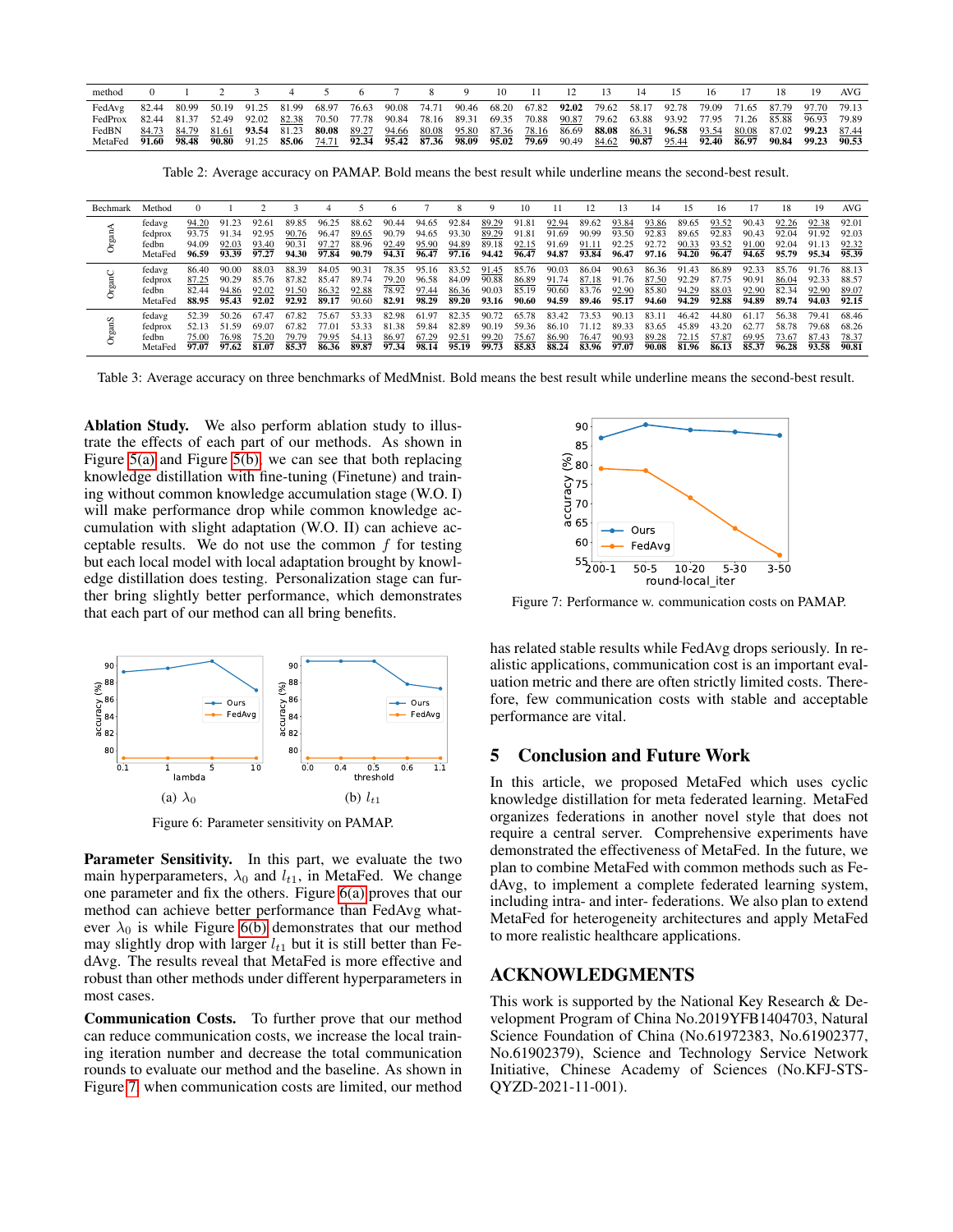# References

- <span id="page-6-20"></span>[Afonin and Karimireddy, 2021] Andrei Afonin and Sai Praneeth Karimireddy. Towards model agnostic federated learning using knowledge distillation. *arXiv*, 2021.
- <span id="page-6-24"></span>[Bilic *et al.*, 2019] Patrick Bilic, Patrick Ferdinand Christ, Eugene Vorontsov, Grzegorz Chlebus, Hao Chen, Qi Dou, Chi-Wing Fu, Xiao Han, Pheng-Ann Heng, Jürgen Hesser, et al. The liver tumor segmentation benchmark (lits). *arXiv preprint arXiv:1901.04056*, 2019.
- <span id="page-6-13"></span>[Chen *et al.*, 2020] Yiqiang Chen, Xin Qin, Jindong Wang, Chaohui Yu, and Wen Gao. Fedhealth: A federated transfer learning framework for wearable healthcare. *IEEE Intelligent Systems*, 35(4):83–93, 2020.
- <span id="page-6-21"></span>[Fang *et al.*, 2013] Chen Fang, Ye Xu, and Daniel N Rockmore. Unbiased metric learning: On the utilization of multiple datasets and web images for softening bias. In *Proceedings of the IEEE International Conference on Computer Vision*, pages 1657–1664, 2013.
- <span id="page-6-2"></span>[He *et al.*, 2021] Mingjie He, Jie Zhang, Shiguang Shan, Xiao Liu, Zhongqin Wu, and Xilin Chen. Locality-aware channel-wise dropout for occluded face recognition. *IEEE Transactions on Image Processing*, 31:788–798, 2021.
- <span id="page-6-9"></span>[Hinton *et al.*, 2015] Geoffrey Hinton, Oriol Vinyals, Jeff Dean, et al. Distilling the knowledge in a neural network. *arXiv preprint arXiv:1503.02531*, 2(7), 2015.
- <span id="page-6-6"></span>[Inkster, 2018] Nigel Inkster. *China's cyber power*. Routledge, 2018.
- <span id="page-6-15"></span>[Kopparapu and Lin, 2020] Kavya Kopparapu and Eric Lin. Fedfmc: Sequential efficient federated learning on non-iid data. *arXiv preprint arXiv:2006.10937*, 2020.
- <span id="page-6-22"></span>[Krizhevsky *et al.*, 2012] Alex Krizhevsky, Ilya Sutskever, and Geoffrey E Hinton. Imagenet classification with deep convolutional neural networks. In *NeurIPS*, volume 25, pages 1097–1105, 2012.
- <span id="page-6-25"></span>[LeCun et al., 1998] Yann LeCun, Léon Bottou, Yoshua Bengio, and Patrick Haffner. Gradient-based learning applied to document recognition. *Proceedings of the IEEE*, 86(11):2278–2324, 1998.
- <span id="page-6-11"></span>[Li *et al.*, 2018] Tian Li, Anit Kumar Sahu, Manzil Zaheer, Maziar Sanjabi, Ameet Talwalkar, and Virginia Smith. Federated optimization in heterogeneous networks. *arXiv preprint arXiv:1812.06127*, 2018.
- <span id="page-6-4"></span>[Li *et al.*, 2021a] Shaohua Li, Xiuchao Sui, Xiangde Luo, Xinxing Xu, Yong Liu, and Rick Siow Mong Goh. Medical image segmentation using squeeze-and-expansion transformers. In *IJCAI*, 2021.
- <span id="page-6-12"></span>[Li *et al.*, 2021b] Xiaoxiao Li, Meirui Jiang, Xiaofei Zhang, Michael Kamp, and Qi Dou. Fedbn: Federated learning on non-iid features via local batch normalization. *arXiv preprint arXiv:2102.07623*, 2021.
- <span id="page-6-18"></span>[Li et al., 2021c] Yiying Li, Wei Zhou, Huaimin Wang, Haibo Mi, and Timothy M Hospedales. Fedh2l: Federated learning with model and statistical heterogeneity. *arXiv*, 2021.
- <span id="page-6-3"></span>[Lu *et al.*, 2021] Wang Lu, Yiqiang Chen, Jindong Wang, and Xin Qin. Cross-domain activity recognition via substructural optimal transport. *Neurocomputing*, 454:65–75, 2021.
- <span id="page-6-0"></span>[Lu et al., 2022a] Wang Lu, Jindong Wang, and Yiqiang Chen. Local and global alignments for generalizable sensor-based human activity recognition. In *IEEE International Conference on Acoustics, Speech and Signal Processing (ICASSP)*, 2022.
- <span id="page-6-1"></span>[Lu et al., 2022b] Wang Lu, Jindong Wang, Yiqiang Chen, Sinno Pan, Chunyu Hu, and Xin Qin. Semanticdiscriminative mixup for generalizable sensor-based crossdomain activity recognition. *IMWUT*, 2022.
- <span id="page-6-14"></span>[Lu *et al.*, 2022c] Wang Lu, Jindong Wang, Yiqiang Chen, Xin Qin, Renjun Xu, Dimitrios Dimitriadis, and Tao Qin. Personalized federated learning with adaptive batchnorm for healthcare. *IEEE Transactions on Big Data*, 2022.
- <span id="page-6-5"></span>[Ma *et al.*, 2021] Fenglong Ma, Muchao Ye, Junyu Luo, Cao Xiao, and Jimeng Sun. Advances in mining heterogeneous healthcare data. In Feida Zhu, Beng Chin Ooi, and Chunyan Miao, editors, *KDD '21: The 27th ACM SIGKDD Conference on Knowledge Discovery and Data Mining, Virtual Event, Singapore, August 14-18, 2021*, pages 4050–4051. ACM, 2021.
- <span id="page-6-8"></span>[McMahan *et al.*, 2017] Brendan McMahan, Eider Moore, Daniel Ramage, Seth Hampson, and Blaise Aguera y Arcas. Communication-efficient learning of deep networks from decentralized data. In *Artificial Intelligence and Statistics*, pages 1273–1282. PMLR, 2017.
- <span id="page-6-23"></span>[Reiss and Stricker, 2012] Attila Reiss and Didier Stricker. Introducing a new benchmarked dataset for activity monitoring. In *2012 16th International Symposium on Wearable Computers*, pages 108–109. IEEE, 2012.
- <span id="page-6-17"></span>[Rieke *et al.*, 2020] Nicola Rieke, Jonny Hancox, Wenqi Li, Fausto Milletari, Holger R Roth, Shadi Albarqouni, Spyridon Bakas, Mathieu N Galtier, Bennett A Landman, Klaus Maier-Hein, et al. The future of digital health with federated learning. *NPJ digital medicine*, 3(1):1–7, 2020.
- <span id="page-6-10"></span>[Romero *et al.*, 2014] Adriana Romero, Nicolas Ballas, Samira Ebrahimi Kahou, Antoine Chassang, Carlo Gatta, and Yoshua Bengio. Fitnets: Hints for thin deep nets. *arXiv preprint arXiv:1412.6550*, 2014.
- <span id="page-6-16"></span>[Roy *et al.*, 2019] Abhijit Guha Roy, Shayan Siddiqui, Sebastian Pölsterl, Nassir Navab, and Christian Wachinger. Braintorrent: A peer-to-peer environment for decentralized federated learning. *arXiv*, 2019.
- <span id="page-6-19"></span>[Usmanova *et al.*, 2021] Anastasiia Usmanova, François Portet, Philippe Lalanda, and German Vega. A distillationbased approach integrating continual learning and federated learning for pervasive services. *arXiv*, 2021.
- <span id="page-6-7"></span>[Voigt and Von dem Bussche, 2017] Paul Voigt and Axel Von dem Bussche. The eu general data protection regulation (gdpr). *A Practical Guide, 1st Ed., Cham: Springer International Publishing*, 10:3152676, 2017.